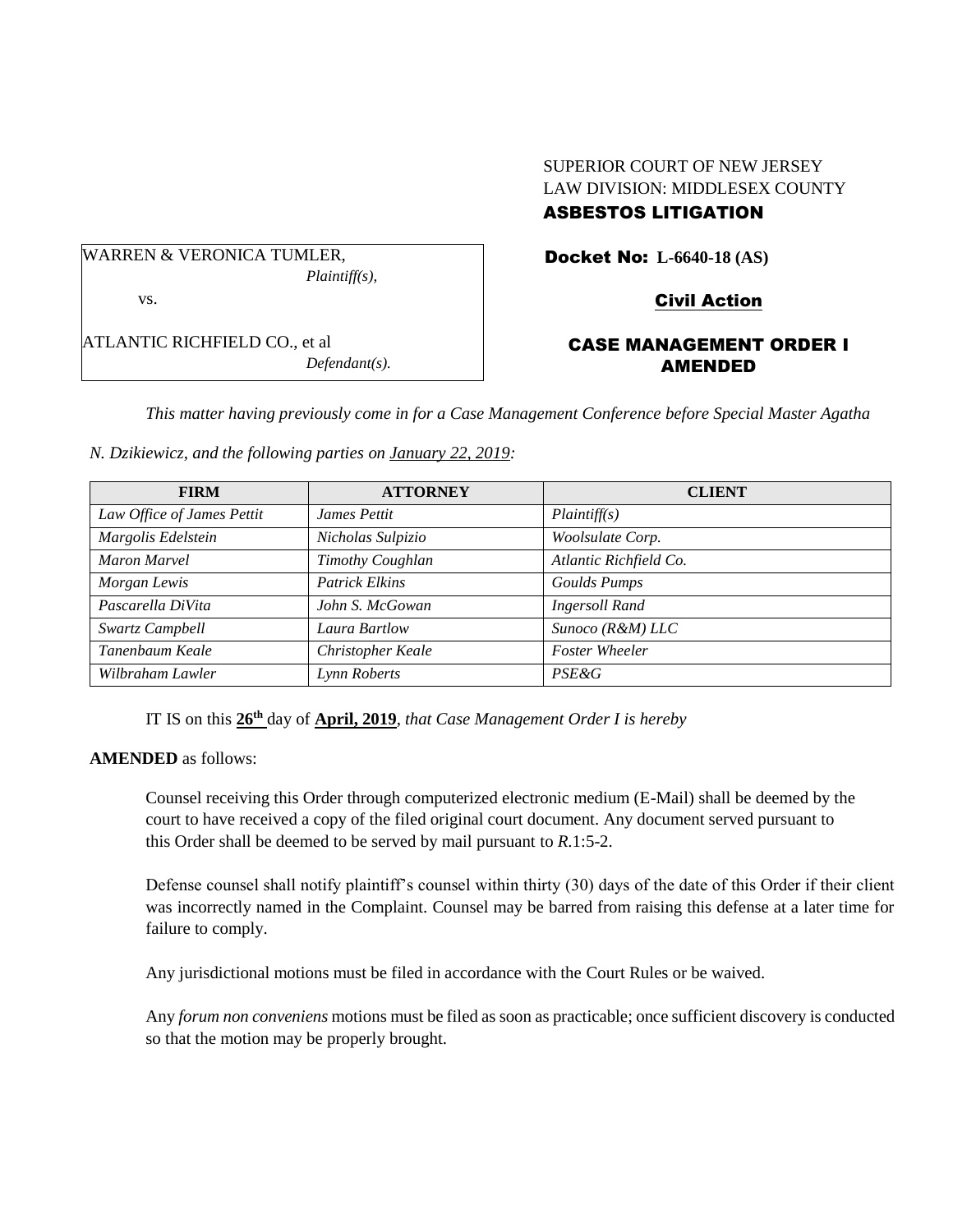### **DISCOVERY**

- May 1, 2019 Fact discovery, including depositions, shall be completed by this date. Plaintiff's counsel shall contact the Special Master within one week of this deadline if all fact discovery is not completed.
- May 31, 2019 Deposition of PSE&G corporate representatives shall be completed by this date.

#### **EARLY SETTLEMENT**

April 30, 2019 @ 1:30pm Early settlement conference.

#### **MEDICAL EXPERT REPORT**

| July 8, 2019      | Plaintiff shall serve medical expert reports by this date.                                                                                                                                                                                               |
|-------------------|----------------------------------------------------------------------------------------------------------------------------------------------------------------------------------------------------------------------------------------------------------|
| July 8, 2019      | Upon request by defense counsel, plaintiff is to arrange for the transfer of pathology specimens<br>and x-rays, if any, by this date.                                                                                                                    |
| September 6, 2019 | Defendants shall identify its medical experts and serve medical reports, if any, by this date. In<br>addition, defendants shall notify plaintiff's counsel (as well as all counsel of record) of a<br>joinder in an expert medical defense by this date. |

#### **LIABILITY EXPERT REPORTS**

- July 8, 2019 Plaintiff shall identify its liability experts and serve liability expert reports by this date or waive any opportunity to rely on liability expert testimony.
- September 6, 2019 Defendants shall identify its liability experts and serve liability expert reports, if any, by this date or waive any opportunity to rely on liability expert testimony.

#### **SUMMARY JUDGMENT MOTION PRACTICE**

- June 14, 2019 Plaintiff's counsel shall advise, in writing, of intent not to oppose motions by this date.
- June 28, 2019 Summary judgment motions shall be filed no later than this date.
- July 26, 2019 Last return date for summary judgment motions.

#### **EXPERT DEPOSITIONS**

October 11, 2019 Expert depositions shall be completed by this date. To the extent that plaintiff and defendant generic experts have been deposed before, the parties seeking that deposition in this case must file an application before the Special Master and demonstrate the necessity for that deposition. To the extent possible, documents requested in a deposition notice directed to an expert shall be produced three days in advance of the expert deposition. The expert shall not be required to produce documents that are readily accessible in the public domain.

 $\_$  , and the set of the set of the set of the set of the set of the set of the set of the set of the set of the set of the set of the set of the set of the set of the set of the set of the set of the set of the set of th